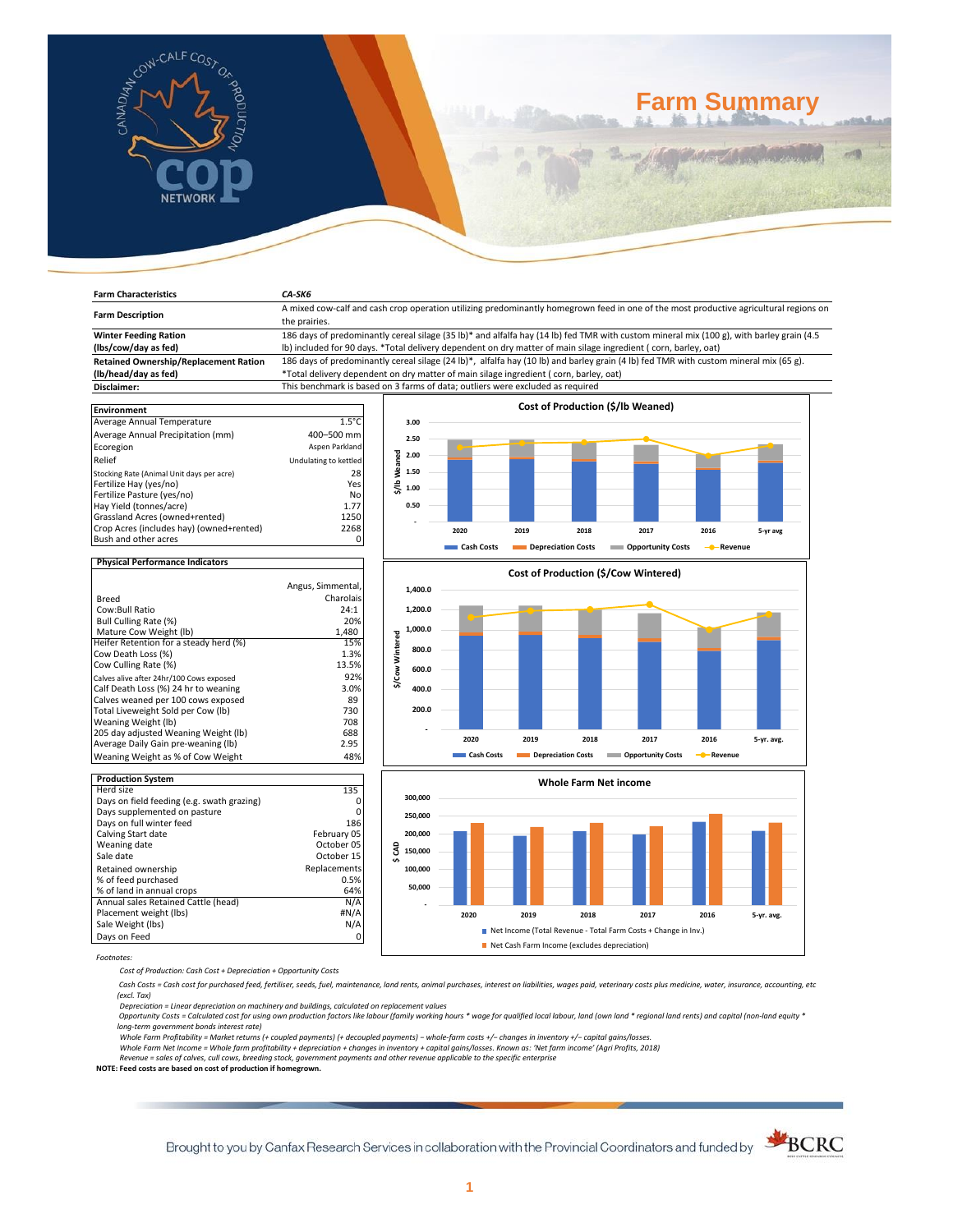# **Whole Farm Overview Page**

| <b>Operation Maturity</b><br>Medium<br>Herd Size<br>Beef Animals Sold from Retained Ownership<br>N/A<br>135<br>Paid Labour (hours)<br>560<br>Unpaid Labour (hours)<br>580<br>19.31<br>Average wages - paid and unpaid (\$/hr)<br>2020<br>2019<br>2018<br>2017<br>2016<br>Revenue<br><b>Market Revenue</b><br>5-yr avg<br>847,499<br>859,500<br>845,584<br>803,030<br>812,748<br>833,672<br>18%<br>151,880<br>160,755<br>162,540<br>169,288<br>135,208<br>155.934<br>Cow-Calf<br>Cash Crops<br>80%<br>695,619<br>698,745<br>683,044<br>633,742<br>677,540<br>677,738<br>0%<br><b>Retained Ownership</b><br>$\sim$<br>0%<br><b>Government Payments</b><br>$\overline{\phantom{a}}$<br>$\tilde{\phantom{a}}$<br>٠<br>٠<br>$\tilde{\phantom{a}}$<br>Other Farm Revenue +<br>1%<br>11,008<br>11,001<br>11,000<br>11,005<br>11,007<br>11,004<br><b>Total Revenue</b><br>100%<br>858,500<br>870,500<br>856,592<br>814,035<br>823,755<br>844,676<br>2,638<br>Change in Inventory<br>528<br>$\overline{\phantom{a}}$<br>$\overline{\phantom{a}}$<br>$\overline{\phantom{a}}$<br>2020<br>2019<br>2018<br>2017<br>2016<br><b>Expenses</b><br>25,575<br>24,927<br>23,895<br>23,278<br>22,847<br>24,104<br><b>Depreciation</b><br>Machinery<br>13,042<br>12,607<br>11,879<br>11,505<br>11,269<br>12,060<br>12,533<br><b>Buildings</b><br>12,320<br>12,016<br>11,773<br>11,578<br>12,044<br><b>Overhead costs</b><br>83,823<br>88,591<br>87,831<br>80,400<br>77,356<br>83,600<br>Land improvement<br>4,218<br>4,234<br>4,171<br>4,092<br>3,993<br>4,142<br>14,234<br>13,938<br>13,612<br>13,961<br><b>Machinery Maintenance</b><br>14,167<br>13,855<br><b>Buildings Maintenance</b><br>2,601<br>2,634<br>2,598<br>2,515<br>2,438<br>2,557<br>Contract labour<br>7,931<br>7,694<br>7,359<br>7,045<br>6,914<br>7,389<br>16,950<br>19,480<br>Diesel, Gasoline, Natural Gas<br>15,813<br>21,872<br>23,486<br>19,279<br>Electricity<br>3,985<br>3,899<br>3,574<br>2,219<br>2,625<br>3,260<br>Water<br>$\sim$<br>$\sim$<br>7,160<br>6,946<br>6,643<br>6,360<br>6,242<br>6,670<br>Farm insurance<br>1,325<br>1,229<br>1,234<br>Disability and accident insurance<br>1,285<br>1,177<br>1,155<br>6,730<br>Farm taxes and duties<br>7,224<br>7,009<br>6,703<br>6,417<br>6,298<br>4,096<br>Advisor costs<br>4,397<br>4,265<br>4,079<br>3,905<br>3,833<br>9,992<br>Accountant & legal fees<br>10,725<br>10,405<br>9,951<br>9,527<br>9,350<br>3,579<br>Phone & utilities<br>3,686<br>3,659<br>3,589<br>3,508<br>3,454<br>510<br>Other overhead costs<br>525<br>521<br>511<br>500<br>492<br>150,021<br>134,890<br>Wages, rent and interest payments<br>157,029<br>133,461<br>123,888<br>110,052<br>Paid Labour<br>26,912<br>26,109<br>24,970<br>23,907<br>23,462<br>25,072<br><b>Unpaid Labour</b><br>10,846<br>11,162<br>11,470<br>12,570<br>9,921<br>11,194<br><b>Total land rents</b><br>79,922<br>77,151<br>74,156<br>70,828<br>61,495<br>72,711<br>Total Interest on debt<br>50,195<br>25,095<br>37,108<br>46,761<br>34,335<br>29,153<br>30,382<br>28,010<br>29,627<br>Cow-Calf<br>31,719<br>29,640<br>28,382<br>Animal purchases<br>4,733<br>4,733<br>4,733<br>4,733<br>4,733<br>4,733<br>Purchased feed<br>7,990<br>6,698<br>6,768<br>6,807<br>6,895<br>7,032<br>18,995<br>17,862<br>Other fixed and var. costs *<br>18,951<br>18,139<br>16,842<br>16,383<br><b>Retained Ownership</b><br>Animal purchases<br>Purchased feed<br>Other fixed and var. costs *<br>Crop and forage<br>355.335<br>381,667<br>374,277<br>359,441<br>364,406<br>351,312<br>Seed<br>93,224<br>99,211<br>92,161<br>91,700<br>87,634<br>92,786<br>124,736<br>128,066<br>126,721<br>Fertilizer<br>125,014<br>129,598<br>126,192<br>40,544<br>38,720<br>37,962<br>37,280<br>36,780<br>38,257<br>Herbicide<br>27,763<br>27,763<br>27,763<br>27,763<br>Fungicide & Insecticide<br>27,763<br>27,763<br>irrigation<br>Contract labour<br>$\sim$<br>$\sim$<br>Fuel costs (crop & forage)<br>41,895<br>59,677<br>64,011<br>52,363<br>45,862<br>52,762<br>Other crop and forage<br>26,895<br>26,699<br>26,188<br>25,599<br>25,207<br>26,118<br><b>Total Farm Costs (excludes unpaid labour)</b><br>653,480<br>675,589<br>649,105<br>615,388<br>589,577<br>636,628<br>Cash Costs (Total Farm Costs - Depreciation)<br>627,905<br>650,661<br>625,210<br>592,110<br>566,730<br>612,523<br>Depreciation & Opportunity Costs (including unpaid labour)<br>36,090<br>36,421<br>35,365<br>35,848<br>32,768<br>35,298<br>Total Economic Costs (cash, depr, opportunity)<br>664,326<br>686,751<br>660,574<br>627,958<br>599,499<br>647,822<br><b>Profits</b><br>2020<br>2019<br>2018<br>2016<br>2017<br>5-yr. avg.<br>Net Income (Total Revenue - Total Farm Costs + Change in Inv.)<br>207,657<br>194,912<br>207,487<br>198,647<br>234,178<br>208,576<br>Net Cash Farm Income (excludes depreciation)<br>230,594<br>219,839<br>221,919<br>257,018<br>231,374 | Overview |  |  |  |            |
|-----------------------------------------------------------------------------------------------------------------------------------------------------------------------------------------------------------------------------------------------------------------------------------------------------------------------------------------------------------------------------------------------------------------------------------------------------------------------------------------------------------------------------------------------------------------------------------------------------------------------------------------------------------------------------------------------------------------------------------------------------------------------------------------------------------------------------------------------------------------------------------------------------------------------------------------------------------------------------------------------------------------------------------------------------------------------------------------------------------------------------------------------------------------------------------------------------------------------------------------------------------------------------------------------------------------------------------------------------------------------------------------------------------------------------------------------------------------------------------------------------------------------------------------------------------------------------------------------------------------------------------------------------------------------------------------------------------------------------------------------------------------------------------------------------------------------------------------------------------------------------------------------------------------------------------------------------------------------------------------------------------------------------------------------------------------------------------------------------------------------------------------------------------------------------------------------------------------------------------------------------------------------------------------------------------------------------------------------------------------------------------------------------------------------------------------------------------------------------------------------------------------------------------------------------------------------------------------------------------------------------------------------------------------------------------------------------------------------------------------------------------------------------------------------------------------------------------------------------------------------------------------------------------------------------------------------------------------------------------------------------------------------------------------------------------------------------------------------------------------------------------------------------------------------------------------------------------------------------------------------------------------------------------------------------------------------------------------------------------------------------------------------------------------------------------------------------------------------------------------------------------------------------------------------------------------------------------------------------------------------------------------------------------------------------------------------------------------------------------------------------------------------------------------------------------------------------------------------------------------------------------------------------------------------------------------------------------------------------------------------------------------------------------------------------------------------------------------------------------------------------------------------------------------------------------------------------------------------------------------------------------------------------------------------------------------------------------------------------------------------------------------------------------------------------------------------------------------------------------------------------------------------------------------------------------------------------------------------------------------------------------------------------------------------------------------------------------------------------------------------------------------------------------------------------------------------------------------------------------------------------------------------|----------|--|--|--|------------|
|                                                                                                                                                                                                                                                                                                                                                                                                                                                                                                                                                                                                                                                                                                                                                                                                                                                                                                                                                                                                                                                                                                                                                                                                                                                                                                                                                                                                                                                                                                                                                                                                                                                                                                                                                                                                                                                                                                                                                                                                                                                                                                                                                                                                                                                                                                                                                                                                                                                                                                                                                                                                                                                                                                                                                                                                                                                                                                                                                                                                                                                                                                                                                                                                                                                                                                                                                                                                                                                                                                                                                                                                                                                                                                                                                                                                                                                                                                                                                                                                                                                                                                                                                                                                                                                                                                                                                                                                                                                                                                                                                                                                                                                                                                                                                                                                                                                                                               |          |  |  |  |            |
|                                                                                                                                                                                                                                                                                                                                                                                                                                                                                                                                                                                                                                                                                                                                                                                                                                                                                                                                                                                                                                                                                                                                                                                                                                                                                                                                                                                                                                                                                                                                                                                                                                                                                                                                                                                                                                                                                                                                                                                                                                                                                                                                                                                                                                                                                                                                                                                                                                                                                                                                                                                                                                                                                                                                                                                                                                                                                                                                                                                                                                                                                                                                                                                                                                                                                                                                                                                                                                                                                                                                                                                                                                                                                                                                                                                                                                                                                                                                                                                                                                                                                                                                                                                                                                                                                                                                                                                                                                                                                                                                                                                                                                                                                                                                                                                                                                                                                               |          |  |  |  |            |
|                                                                                                                                                                                                                                                                                                                                                                                                                                                                                                                                                                                                                                                                                                                                                                                                                                                                                                                                                                                                                                                                                                                                                                                                                                                                                                                                                                                                                                                                                                                                                                                                                                                                                                                                                                                                                                                                                                                                                                                                                                                                                                                                                                                                                                                                                                                                                                                                                                                                                                                                                                                                                                                                                                                                                                                                                                                                                                                                                                                                                                                                                                                                                                                                                                                                                                                                                                                                                                                                                                                                                                                                                                                                                                                                                                                                                                                                                                                                                                                                                                                                                                                                                                                                                                                                                                                                                                                                                                                                                                                                                                                                                                                                                                                                                                                                                                                                                               |          |  |  |  |            |
|                                                                                                                                                                                                                                                                                                                                                                                                                                                                                                                                                                                                                                                                                                                                                                                                                                                                                                                                                                                                                                                                                                                                                                                                                                                                                                                                                                                                                                                                                                                                                                                                                                                                                                                                                                                                                                                                                                                                                                                                                                                                                                                                                                                                                                                                                                                                                                                                                                                                                                                                                                                                                                                                                                                                                                                                                                                                                                                                                                                                                                                                                                                                                                                                                                                                                                                                                                                                                                                                                                                                                                                                                                                                                                                                                                                                                                                                                                                                                                                                                                                                                                                                                                                                                                                                                                                                                                                                                                                                                                                                                                                                                                                                                                                                                                                                                                                                                               |          |  |  |  |            |
|                                                                                                                                                                                                                                                                                                                                                                                                                                                                                                                                                                                                                                                                                                                                                                                                                                                                                                                                                                                                                                                                                                                                                                                                                                                                                                                                                                                                                                                                                                                                                                                                                                                                                                                                                                                                                                                                                                                                                                                                                                                                                                                                                                                                                                                                                                                                                                                                                                                                                                                                                                                                                                                                                                                                                                                                                                                                                                                                                                                                                                                                                                                                                                                                                                                                                                                                                                                                                                                                                                                                                                                                                                                                                                                                                                                                                                                                                                                                                                                                                                                                                                                                                                                                                                                                                                                                                                                                                                                                                                                                                                                                                                                                                                                                                                                                                                                                                               |          |  |  |  | 5-yr. avg. |
|                                                                                                                                                                                                                                                                                                                                                                                                                                                                                                                                                                                                                                                                                                                                                                                                                                                                                                                                                                                                                                                                                                                                                                                                                                                                                                                                                                                                                                                                                                                                                                                                                                                                                                                                                                                                                                                                                                                                                                                                                                                                                                                                                                                                                                                                                                                                                                                                                                                                                                                                                                                                                                                                                                                                                                                                                                                                                                                                                                                                                                                                                                                                                                                                                                                                                                                                                                                                                                                                                                                                                                                                                                                                                                                                                                                                                                                                                                                                                                                                                                                                                                                                                                                                                                                                                                                                                                                                                                                                                                                                                                                                                                                                                                                                                                                                                                                                                               |          |  |  |  |            |
|                                                                                                                                                                                                                                                                                                                                                                                                                                                                                                                                                                                                                                                                                                                                                                                                                                                                                                                                                                                                                                                                                                                                                                                                                                                                                                                                                                                                                                                                                                                                                                                                                                                                                                                                                                                                                                                                                                                                                                                                                                                                                                                                                                                                                                                                                                                                                                                                                                                                                                                                                                                                                                                                                                                                                                                                                                                                                                                                                                                                                                                                                                                                                                                                                                                                                                                                                                                                                                                                                                                                                                                                                                                                                                                                                                                                                                                                                                                                                                                                                                                                                                                                                                                                                                                                                                                                                                                                                                                                                                                                                                                                                                                                                                                                                                                                                                                                                               |          |  |  |  |            |
|                                                                                                                                                                                                                                                                                                                                                                                                                                                                                                                                                                                                                                                                                                                                                                                                                                                                                                                                                                                                                                                                                                                                                                                                                                                                                                                                                                                                                                                                                                                                                                                                                                                                                                                                                                                                                                                                                                                                                                                                                                                                                                                                                                                                                                                                                                                                                                                                                                                                                                                                                                                                                                                                                                                                                                                                                                                                                                                                                                                                                                                                                                                                                                                                                                                                                                                                                                                                                                                                                                                                                                                                                                                                                                                                                                                                                                                                                                                                                                                                                                                                                                                                                                                                                                                                                                                                                                                                                                                                                                                                                                                                                                                                                                                                                                                                                                                                                               |          |  |  |  |            |
|                                                                                                                                                                                                                                                                                                                                                                                                                                                                                                                                                                                                                                                                                                                                                                                                                                                                                                                                                                                                                                                                                                                                                                                                                                                                                                                                                                                                                                                                                                                                                                                                                                                                                                                                                                                                                                                                                                                                                                                                                                                                                                                                                                                                                                                                                                                                                                                                                                                                                                                                                                                                                                                                                                                                                                                                                                                                                                                                                                                                                                                                                                                                                                                                                                                                                                                                                                                                                                                                                                                                                                                                                                                                                                                                                                                                                                                                                                                                                                                                                                                                                                                                                                                                                                                                                                                                                                                                                                                                                                                                                                                                                                                                                                                                                                                                                                                                                               |          |  |  |  |            |
|                                                                                                                                                                                                                                                                                                                                                                                                                                                                                                                                                                                                                                                                                                                                                                                                                                                                                                                                                                                                                                                                                                                                                                                                                                                                                                                                                                                                                                                                                                                                                                                                                                                                                                                                                                                                                                                                                                                                                                                                                                                                                                                                                                                                                                                                                                                                                                                                                                                                                                                                                                                                                                                                                                                                                                                                                                                                                                                                                                                                                                                                                                                                                                                                                                                                                                                                                                                                                                                                                                                                                                                                                                                                                                                                                                                                                                                                                                                                                                                                                                                                                                                                                                                                                                                                                                                                                                                                                                                                                                                                                                                                                                                                                                                                                                                                                                                                                               |          |  |  |  |            |
|                                                                                                                                                                                                                                                                                                                                                                                                                                                                                                                                                                                                                                                                                                                                                                                                                                                                                                                                                                                                                                                                                                                                                                                                                                                                                                                                                                                                                                                                                                                                                                                                                                                                                                                                                                                                                                                                                                                                                                                                                                                                                                                                                                                                                                                                                                                                                                                                                                                                                                                                                                                                                                                                                                                                                                                                                                                                                                                                                                                                                                                                                                                                                                                                                                                                                                                                                                                                                                                                                                                                                                                                                                                                                                                                                                                                                                                                                                                                                                                                                                                                                                                                                                                                                                                                                                                                                                                                                                                                                                                                                                                                                                                                                                                                                                                                                                                                                               |          |  |  |  |            |
|                                                                                                                                                                                                                                                                                                                                                                                                                                                                                                                                                                                                                                                                                                                                                                                                                                                                                                                                                                                                                                                                                                                                                                                                                                                                                                                                                                                                                                                                                                                                                                                                                                                                                                                                                                                                                                                                                                                                                                                                                                                                                                                                                                                                                                                                                                                                                                                                                                                                                                                                                                                                                                                                                                                                                                                                                                                                                                                                                                                                                                                                                                                                                                                                                                                                                                                                                                                                                                                                                                                                                                                                                                                                                                                                                                                                                                                                                                                                                                                                                                                                                                                                                                                                                                                                                                                                                                                                                                                                                                                                                                                                                                                                                                                                                                                                                                                                                               |          |  |  |  |            |
|                                                                                                                                                                                                                                                                                                                                                                                                                                                                                                                                                                                                                                                                                                                                                                                                                                                                                                                                                                                                                                                                                                                                                                                                                                                                                                                                                                                                                                                                                                                                                                                                                                                                                                                                                                                                                                                                                                                                                                                                                                                                                                                                                                                                                                                                                                                                                                                                                                                                                                                                                                                                                                                                                                                                                                                                                                                                                                                                                                                                                                                                                                                                                                                                                                                                                                                                                                                                                                                                                                                                                                                                                                                                                                                                                                                                                                                                                                                                                                                                                                                                                                                                                                                                                                                                                                                                                                                                                                                                                                                                                                                                                                                                                                                                                                                                                                                                                               |          |  |  |  |            |
|                                                                                                                                                                                                                                                                                                                                                                                                                                                                                                                                                                                                                                                                                                                                                                                                                                                                                                                                                                                                                                                                                                                                                                                                                                                                                                                                                                                                                                                                                                                                                                                                                                                                                                                                                                                                                                                                                                                                                                                                                                                                                                                                                                                                                                                                                                                                                                                                                                                                                                                                                                                                                                                                                                                                                                                                                                                                                                                                                                                                                                                                                                                                                                                                                                                                                                                                                                                                                                                                                                                                                                                                                                                                                                                                                                                                                                                                                                                                                                                                                                                                                                                                                                                                                                                                                                                                                                                                                                                                                                                                                                                                                                                                                                                                                                                                                                                                                               |          |  |  |  | 5-yr. avg. |
|                                                                                                                                                                                                                                                                                                                                                                                                                                                                                                                                                                                                                                                                                                                                                                                                                                                                                                                                                                                                                                                                                                                                                                                                                                                                                                                                                                                                                                                                                                                                                                                                                                                                                                                                                                                                                                                                                                                                                                                                                                                                                                                                                                                                                                                                                                                                                                                                                                                                                                                                                                                                                                                                                                                                                                                                                                                                                                                                                                                                                                                                                                                                                                                                                                                                                                                                                                                                                                                                                                                                                                                                                                                                                                                                                                                                                                                                                                                                                                                                                                                                                                                                                                                                                                                                                                                                                                                                                                                                                                                                                                                                                                                                                                                                                                                                                                                                                               |          |  |  |  |            |
|                                                                                                                                                                                                                                                                                                                                                                                                                                                                                                                                                                                                                                                                                                                                                                                                                                                                                                                                                                                                                                                                                                                                                                                                                                                                                                                                                                                                                                                                                                                                                                                                                                                                                                                                                                                                                                                                                                                                                                                                                                                                                                                                                                                                                                                                                                                                                                                                                                                                                                                                                                                                                                                                                                                                                                                                                                                                                                                                                                                                                                                                                                                                                                                                                                                                                                                                                                                                                                                                                                                                                                                                                                                                                                                                                                                                                                                                                                                                                                                                                                                                                                                                                                                                                                                                                                                                                                                                                                                                                                                                                                                                                                                                                                                                                                                                                                                                                               |          |  |  |  |            |
|                                                                                                                                                                                                                                                                                                                                                                                                                                                                                                                                                                                                                                                                                                                                                                                                                                                                                                                                                                                                                                                                                                                                                                                                                                                                                                                                                                                                                                                                                                                                                                                                                                                                                                                                                                                                                                                                                                                                                                                                                                                                                                                                                                                                                                                                                                                                                                                                                                                                                                                                                                                                                                                                                                                                                                                                                                                                                                                                                                                                                                                                                                                                                                                                                                                                                                                                                                                                                                                                                                                                                                                                                                                                                                                                                                                                                                                                                                                                                                                                                                                                                                                                                                                                                                                                                                                                                                                                                                                                                                                                                                                                                                                                                                                                                                                                                                                                                               |          |  |  |  |            |
|                                                                                                                                                                                                                                                                                                                                                                                                                                                                                                                                                                                                                                                                                                                                                                                                                                                                                                                                                                                                                                                                                                                                                                                                                                                                                                                                                                                                                                                                                                                                                                                                                                                                                                                                                                                                                                                                                                                                                                                                                                                                                                                                                                                                                                                                                                                                                                                                                                                                                                                                                                                                                                                                                                                                                                                                                                                                                                                                                                                                                                                                                                                                                                                                                                                                                                                                                                                                                                                                                                                                                                                                                                                                                                                                                                                                                                                                                                                                                                                                                                                                                                                                                                                                                                                                                                                                                                                                                                                                                                                                                                                                                                                                                                                                                                                                                                                                                               |          |  |  |  |            |
|                                                                                                                                                                                                                                                                                                                                                                                                                                                                                                                                                                                                                                                                                                                                                                                                                                                                                                                                                                                                                                                                                                                                                                                                                                                                                                                                                                                                                                                                                                                                                                                                                                                                                                                                                                                                                                                                                                                                                                                                                                                                                                                                                                                                                                                                                                                                                                                                                                                                                                                                                                                                                                                                                                                                                                                                                                                                                                                                                                                                                                                                                                                                                                                                                                                                                                                                                                                                                                                                                                                                                                                                                                                                                                                                                                                                                                                                                                                                                                                                                                                                                                                                                                                                                                                                                                                                                                                                                                                                                                                                                                                                                                                                                                                                                                                                                                                                                               |          |  |  |  |            |
|                                                                                                                                                                                                                                                                                                                                                                                                                                                                                                                                                                                                                                                                                                                                                                                                                                                                                                                                                                                                                                                                                                                                                                                                                                                                                                                                                                                                                                                                                                                                                                                                                                                                                                                                                                                                                                                                                                                                                                                                                                                                                                                                                                                                                                                                                                                                                                                                                                                                                                                                                                                                                                                                                                                                                                                                                                                                                                                                                                                                                                                                                                                                                                                                                                                                                                                                                                                                                                                                                                                                                                                                                                                                                                                                                                                                                                                                                                                                                                                                                                                                                                                                                                                                                                                                                                                                                                                                                                                                                                                                                                                                                                                                                                                                                                                                                                                                                               |          |  |  |  |            |
|                                                                                                                                                                                                                                                                                                                                                                                                                                                                                                                                                                                                                                                                                                                                                                                                                                                                                                                                                                                                                                                                                                                                                                                                                                                                                                                                                                                                                                                                                                                                                                                                                                                                                                                                                                                                                                                                                                                                                                                                                                                                                                                                                                                                                                                                                                                                                                                                                                                                                                                                                                                                                                                                                                                                                                                                                                                                                                                                                                                                                                                                                                                                                                                                                                                                                                                                                                                                                                                                                                                                                                                                                                                                                                                                                                                                                                                                                                                                                                                                                                                                                                                                                                                                                                                                                                                                                                                                                                                                                                                                                                                                                                                                                                                                                                                                                                                                                               |          |  |  |  |            |
|                                                                                                                                                                                                                                                                                                                                                                                                                                                                                                                                                                                                                                                                                                                                                                                                                                                                                                                                                                                                                                                                                                                                                                                                                                                                                                                                                                                                                                                                                                                                                                                                                                                                                                                                                                                                                                                                                                                                                                                                                                                                                                                                                                                                                                                                                                                                                                                                                                                                                                                                                                                                                                                                                                                                                                                                                                                                                                                                                                                                                                                                                                                                                                                                                                                                                                                                                                                                                                                                                                                                                                                                                                                                                                                                                                                                                                                                                                                                                                                                                                                                                                                                                                                                                                                                                                                                                                                                                                                                                                                                                                                                                                                                                                                                                                                                                                                                                               |          |  |  |  |            |
|                                                                                                                                                                                                                                                                                                                                                                                                                                                                                                                                                                                                                                                                                                                                                                                                                                                                                                                                                                                                                                                                                                                                                                                                                                                                                                                                                                                                                                                                                                                                                                                                                                                                                                                                                                                                                                                                                                                                                                                                                                                                                                                                                                                                                                                                                                                                                                                                                                                                                                                                                                                                                                                                                                                                                                                                                                                                                                                                                                                                                                                                                                                                                                                                                                                                                                                                                                                                                                                                                                                                                                                                                                                                                                                                                                                                                                                                                                                                                                                                                                                                                                                                                                                                                                                                                                                                                                                                                                                                                                                                                                                                                                                                                                                                                                                                                                                                                               |          |  |  |  |            |
|                                                                                                                                                                                                                                                                                                                                                                                                                                                                                                                                                                                                                                                                                                                                                                                                                                                                                                                                                                                                                                                                                                                                                                                                                                                                                                                                                                                                                                                                                                                                                                                                                                                                                                                                                                                                                                                                                                                                                                                                                                                                                                                                                                                                                                                                                                                                                                                                                                                                                                                                                                                                                                                                                                                                                                                                                                                                                                                                                                                                                                                                                                                                                                                                                                                                                                                                                                                                                                                                                                                                                                                                                                                                                                                                                                                                                                                                                                                                                                                                                                                                                                                                                                                                                                                                                                                                                                                                                                                                                                                                                                                                                                                                                                                                                                                                                                                                                               |          |  |  |  |            |
|                                                                                                                                                                                                                                                                                                                                                                                                                                                                                                                                                                                                                                                                                                                                                                                                                                                                                                                                                                                                                                                                                                                                                                                                                                                                                                                                                                                                                                                                                                                                                                                                                                                                                                                                                                                                                                                                                                                                                                                                                                                                                                                                                                                                                                                                                                                                                                                                                                                                                                                                                                                                                                                                                                                                                                                                                                                                                                                                                                                                                                                                                                                                                                                                                                                                                                                                                                                                                                                                                                                                                                                                                                                                                                                                                                                                                                                                                                                                                                                                                                                                                                                                                                                                                                                                                                                                                                                                                                                                                                                                                                                                                                                                                                                                                                                                                                                                                               |          |  |  |  |            |
|                                                                                                                                                                                                                                                                                                                                                                                                                                                                                                                                                                                                                                                                                                                                                                                                                                                                                                                                                                                                                                                                                                                                                                                                                                                                                                                                                                                                                                                                                                                                                                                                                                                                                                                                                                                                                                                                                                                                                                                                                                                                                                                                                                                                                                                                                                                                                                                                                                                                                                                                                                                                                                                                                                                                                                                                                                                                                                                                                                                                                                                                                                                                                                                                                                                                                                                                                                                                                                                                                                                                                                                                                                                                                                                                                                                                                                                                                                                                                                                                                                                                                                                                                                                                                                                                                                                                                                                                                                                                                                                                                                                                                                                                                                                                                                                                                                                                                               |          |  |  |  |            |
|                                                                                                                                                                                                                                                                                                                                                                                                                                                                                                                                                                                                                                                                                                                                                                                                                                                                                                                                                                                                                                                                                                                                                                                                                                                                                                                                                                                                                                                                                                                                                                                                                                                                                                                                                                                                                                                                                                                                                                                                                                                                                                                                                                                                                                                                                                                                                                                                                                                                                                                                                                                                                                                                                                                                                                                                                                                                                                                                                                                                                                                                                                                                                                                                                                                                                                                                                                                                                                                                                                                                                                                                                                                                                                                                                                                                                                                                                                                                                                                                                                                                                                                                                                                                                                                                                                                                                                                                                                                                                                                                                                                                                                                                                                                                                                                                                                                                                               |          |  |  |  |            |
|                                                                                                                                                                                                                                                                                                                                                                                                                                                                                                                                                                                                                                                                                                                                                                                                                                                                                                                                                                                                                                                                                                                                                                                                                                                                                                                                                                                                                                                                                                                                                                                                                                                                                                                                                                                                                                                                                                                                                                                                                                                                                                                                                                                                                                                                                                                                                                                                                                                                                                                                                                                                                                                                                                                                                                                                                                                                                                                                                                                                                                                                                                                                                                                                                                                                                                                                                                                                                                                                                                                                                                                                                                                                                                                                                                                                                                                                                                                                                                                                                                                                                                                                                                                                                                                                                                                                                                                                                                                                                                                                                                                                                                                                                                                                                                                                                                                                                               |          |  |  |  |            |
|                                                                                                                                                                                                                                                                                                                                                                                                                                                                                                                                                                                                                                                                                                                                                                                                                                                                                                                                                                                                                                                                                                                                                                                                                                                                                                                                                                                                                                                                                                                                                                                                                                                                                                                                                                                                                                                                                                                                                                                                                                                                                                                                                                                                                                                                                                                                                                                                                                                                                                                                                                                                                                                                                                                                                                                                                                                                                                                                                                                                                                                                                                                                                                                                                                                                                                                                                                                                                                                                                                                                                                                                                                                                                                                                                                                                                                                                                                                                                                                                                                                                                                                                                                                                                                                                                                                                                                                                                                                                                                                                                                                                                                                                                                                                                                                                                                                                                               |          |  |  |  |            |
|                                                                                                                                                                                                                                                                                                                                                                                                                                                                                                                                                                                                                                                                                                                                                                                                                                                                                                                                                                                                                                                                                                                                                                                                                                                                                                                                                                                                                                                                                                                                                                                                                                                                                                                                                                                                                                                                                                                                                                                                                                                                                                                                                                                                                                                                                                                                                                                                                                                                                                                                                                                                                                                                                                                                                                                                                                                                                                                                                                                                                                                                                                                                                                                                                                                                                                                                                                                                                                                                                                                                                                                                                                                                                                                                                                                                                                                                                                                                                                                                                                                                                                                                                                                                                                                                                                                                                                                                                                                                                                                                                                                                                                                                                                                                                                                                                                                                                               |          |  |  |  |            |
|                                                                                                                                                                                                                                                                                                                                                                                                                                                                                                                                                                                                                                                                                                                                                                                                                                                                                                                                                                                                                                                                                                                                                                                                                                                                                                                                                                                                                                                                                                                                                                                                                                                                                                                                                                                                                                                                                                                                                                                                                                                                                                                                                                                                                                                                                                                                                                                                                                                                                                                                                                                                                                                                                                                                                                                                                                                                                                                                                                                                                                                                                                                                                                                                                                                                                                                                                                                                                                                                                                                                                                                                                                                                                                                                                                                                                                                                                                                                                                                                                                                                                                                                                                                                                                                                                                                                                                                                                                                                                                                                                                                                                                                                                                                                                                                                                                                                                               |          |  |  |  |            |
|                                                                                                                                                                                                                                                                                                                                                                                                                                                                                                                                                                                                                                                                                                                                                                                                                                                                                                                                                                                                                                                                                                                                                                                                                                                                                                                                                                                                                                                                                                                                                                                                                                                                                                                                                                                                                                                                                                                                                                                                                                                                                                                                                                                                                                                                                                                                                                                                                                                                                                                                                                                                                                                                                                                                                                                                                                                                                                                                                                                                                                                                                                                                                                                                                                                                                                                                                                                                                                                                                                                                                                                                                                                                                                                                                                                                                                                                                                                                                                                                                                                                                                                                                                                                                                                                                                                                                                                                                                                                                                                                                                                                                                                                                                                                                                                                                                                                                               |          |  |  |  |            |
|                                                                                                                                                                                                                                                                                                                                                                                                                                                                                                                                                                                                                                                                                                                                                                                                                                                                                                                                                                                                                                                                                                                                                                                                                                                                                                                                                                                                                                                                                                                                                                                                                                                                                                                                                                                                                                                                                                                                                                                                                                                                                                                                                                                                                                                                                                                                                                                                                                                                                                                                                                                                                                                                                                                                                                                                                                                                                                                                                                                                                                                                                                                                                                                                                                                                                                                                                                                                                                                                                                                                                                                                                                                                                                                                                                                                                                                                                                                                                                                                                                                                                                                                                                                                                                                                                                                                                                                                                                                                                                                                                                                                                                                                                                                                                                                                                                                                                               |          |  |  |  |            |
|                                                                                                                                                                                                                                                                                                                                                                                                                                                                                                                                                                                                                                                                                                                                                                                                                                                                                                                                                                                                                                                                                                                                                                                                                                                                                                                                                                                                                                                                                                                                                                                                                                                                                                                                                                                                                                                                                                                                                                                                                                                                                                                                                                                                                                                                                                                                                                                                                                                                                                                                                                                                                                                                                                                                                                                                                                                                                                                                                                                                                                                                                                                                                                                                                                                                                                                                                                                                                                                                                                                                                                                                                                                                                                                                                                                                                                                                                                                                                                                                                                                                                                                                                                                                                                                                                                                                                                                                                                                                                                                                                                                                                                                                                                                                                                                                                                                                                               |          |  |  |  |            |
|                                                                                                                                                                                                                                                                                                                                                                                                                                                                                                                                                                                                                                                                                                                                                                                                                                                                                                                                                                                                                                                                                                                                                                                                                                                                                                                                                                                                                                                                                                                                                                                                                                                                                                                                                                                                                                                                                                                                                                                                                                                                                                                                                                                                                                                                                                                                                                                                                                                                                                                                                                                                                                                                                                                                                                                                                                                                                                                                                                                                                                                                                                                                                                                                                                                                                                                                                                                                                                                                                                                                                                                                                                                                                                                                                                                                                                                                                                                                                                                                                                                                                                                                                                                                                                                                                                                                                                                                                                                                                                                                                                                                                                                                                                                                                                                                                                                                                               |          |  |  |  |            |
|                                                                                                                                                                                                                                                                                                                                                                                                                                                                                                                                                                                                                                                                                                                                                                                                                                                                                                                                                                                                                                                                                                                                                                                                                                                                                                                                                                                                                                                                                                                                                                                                                                                                                                                                                                                                                                                                                                                                                                                                                                                                                                                                                                                                                                                                                                                                                                                                                                                                                                                                                                                                                                                                                                                                                                                                                                                                                                                                                                                                                                                                                                                                                                                                                                                                                                                                                                                                                                                                                                                                                                                                                                                                                                                                                                                                                                                                                                                                                                                                                                                                                                                                                                                                                                                                                                                                                                                                                                                                                                                                                                                                                                                                                                                                                                                                                                                                                               |          |  |  |  |            |
|                                                                                                                                                                                                                                                                                                                                                                                                                                                                                                                                                                                                                                                                                                                                                                                                                                                                                                                                                                                                                                                                                                                                                                                                                                                                                                                                                                                                                                                                                                                                                                                                                                                                                                                                                                                                                                                                                                                                                                                                                                                                                                                                                                                                                                                                                                                                                                                                                                                                                                                                                                                                                                                                                                                                                                                                                                                                                                                                                                                                                                                                                                                                                                                                                                                                                                                                                                                                                                                                                                                                                                                                                                                                                                                                                                                                                                                                                                                                                                                                                                                                                                                                                                                                                                                                                                                                                                                                                                                                                                                                                                                                                                                                                                                                                                                                                                                                                               |          |  |  |  |            |
|                                                                                                                                                                                                                                                                                                                                                                                                                                                                                                                                                                                                                                                                                                                                                                                                                                                                                                                                                                                                                                                                                                                                                                                                                                                                                                                                                                                                                                                                                                                                                                                                                                                                                                                                                                                                                                                                                                                                                                                                                                                                                                                                                                                                                                                                                                                                                                                                                                                                                                                                                                                                                                                                                                                                                                                                                                                                                                                                                                                                                                                                                                                                                                                                                                                                                                                                                                                                                                                                                                                                                                                                                                                                                                                                                                                                                                                                                                                                                                                                                                                                                                                                                                                                                                                                                                                                                                                                                                                                                                                                                                                                                                                                                                                                                                                                                                                                                               |          |  |  |  |            |
|                                                                                                                                                                                                                                                                                                                                                                                                                                                                                                                                                                                                                                                                                                                                                                                                                                                                                                                                                                                                                                                                                                                                                                                                                                                                                                                                                                                                                                                                                                                                                                                                                                                                                                                                                                                                                                                                                                                                                                                                                                                                                                                                                                                                                                                                                                                                                                                                                                                                                                                                                                                                                                                                                                                                                                                                                                                                                                                                                                                                                                                                                                                                                                                                                                                                                                                                                                                                                                                                                                                                                                                                                                                                                                                                                                                                                                                                                                                                                                                                                                                                                                                                                                                                                                                                                                                                                                                                                                                                                                                                                                                                                                                                                                                                                                                                                                                                                               |          |  |  |  |            |
|                                                                                                                                                                                                                                                                                                                                                                                                                                                                                                                                                                                                                                                                                                                                                                                                                                                                                                                                                                                                                                                                                                                                                                                                                                                                                                                                                                                                                                                                                                                                                                                                                                                                                                                                                                                                                                                                                                                                                                                                                                                                                                                                                                                                                                                                                                                                                                                                                                                                                                                                                                                                                                                                                                                                                                                                                                                                                                                                                                                                                                                                                                                                                                                                                                                                                                                                                                                                                                                                                                                                                                                                                                                                                                                                                                                                                                                                                                                                                                                                                                                                                                                                                                                                                                                                                                                                                                                                                                                                                                                                                                                                                                                                                                                                                                                                                                                                                               |          |  |  |  |            |
|                                                                                                                                                                                                                                                                                                                                                                                                                                                                                                                                                                                                                                                                                                                                                                                                                                                                                                                                                                                                                                                                                                                                                                                                                                                                                                                                                                                                                                                                                                                                                                                                                                                                                                                                                                                                                                                                                                                                                                                                                                                                                                                                                                                                                                                                                                                                                                                                                                                                                                                                                                                                                                                                                                                                                                                                                                                                                                                                                                                                                                                                                                                                                                                                                                                                                                                                                                                                                                                                                                                                                                                                                                                                                                                                                                                                                                                                                                                                                                                                                                                                                                                                                                                                                                                                                                                                                                                                                                                                                                                                                                                                                                                                                                                                                                                                                                                                                               |          |  |  |  |            |
|                                                                                                                                                                                                                                                                                                                                                                                                                                                                                                                                                                                                                                                                                                                                                                                                                                                                                                                                                                                                                                                                                                                                                                                                                                                                                                                                                                                                                                                                                                                                                                                                                                                                                                                                                                                                                                                                                                                                                                                                                                                                                                                                                                                                                                                                                                                                                                                                                                                                                                                                                                                                                                                                                                                                                                                                                                                                                                                                                                                                                                                                                                                                                                                                                                                                                                                                                                                                                                                                                                                                                                                                                                                                                                                                                                                                                                                                                                                                                                                                                                                                                                                                                                                                                                                                                                                                                                                                                                                                                                                                                                                                                                                                                                                                                                                                                                                                                               |          |  |  |  |            |
|                                                                                                                                                                                                                                                                                                                                                                                                                                                                                                                                                                                                                                                                                                                                                                                                                                                                                                                                                                                                                                                                                                                                                                                                                                                                                                                                                                                                                                                                                                                                                                                                                                                                                                                                                                                                                                                                                                                                                                                                                                                                                                                                                                                                                                                                                                                                                                                                                                                                                                                                                                                                                                                                                                                                                                                                                                                                                                                                                                                                                                                                                                                                                                                                                                                                                                                                                                                                                                                                                                                                                                                                                                                                                                                                                                                                                                                                                                                                                                                                                                                                                                                                                                                                                                                                                                                                                                                                                                                                                                                                                                                                                                                                                                                                                                                                                                                                                               |          |  |  |  |            |
|                                                                                                                                                                                                                                                                                                                                                                                                                                                                                                                                                                                                                                                                                                                                                                                                                                                                                                                                                                                                                                                                                                                                                                                                                                                                                                                                                                                                                                                                                                                                                                                                                                                                                                                                                                                                                                                                                                                                                                                                                                                                                                                                                                                                                                                                                                                                                                                                                                                                                                                                                                                                                                                                                                                                                                                                                                                                                                                                                                                                                                                                                                                                                                                                                                                                                                                                                                                                                                                                                                                                                                                                                                                                                                                                                                                                                                                                                                                                                                                                                                                                                                                                                                                                                                                                                                                                                                                                                                                                                                                                                                                                                                                                                                                                                                                                                                                                                               |          |  |  |  |            |
|                                                                                                                                                                                                                                                                                                                                                                                                                                                                                                                                                                                                                                                                                                                                                                                                                                                                                                                                                                                                                                                                                                                                                                                                                                                                                                                                                                                                                                                                                                                                                                                                                                                                                                                                                                                                                                                                                                                                                                                                                                                                                                                                                                                                                                                                                                                                                                                                                                                                                                                                                                                                                                                                                                                                                                                                                                                                                                                                                                                                                                                                                                                                                                                                                                                                                                                                                                                                                                                                                                                                                                                                                                                                                                                                                                                                                                                                                                                                                                                                                                                                                                                                                                                                                                                                                                                                                                                                                                                                                                                                                                                                                                                                                                                                                                                                                                                                                               |          |  |  |  |            |
|                                                                                                                                                                                                                                                                                                                                                                                                                                                                                                                                                                                                                                                                                                                                                                                                                                                                                                                                                                                                                                                                                                                                                                                                                                                                                                                                                                                                                                                                                                                                                                                                                                                                                                                                                                                                                                                                                                                                                                                                                                                                                                                                                                                                                                                                                                                                                                                                                                                                                                                                                                                                                                                                                                                                                                                                                                                                                                                                                                                                                                                                                                                                                                                                                                                                                                                                                                                                                                                                                                                                                                                                                                                                                                                                                                                                                                                                                                                                                                                                                                                                                                                                                                                                                                                                                                                                                                                                                                                                                                                                                                                                                                                                                                                                                                                                                                                                                               |          |  |  |  |            |
|                                                                                                                                                                                                                                                                                                                                                                                                                                                                                                                                                                                                                                                                                                                                                                                                                                                                                                                                                                                                                                                                                                                                                                                                                                                                                                                                                                                                                                                                                                                                                                                                                                                                                                                                                                                                                                                                                                                                                                                                                                                                                                                                                                                                                                                                                                                                                                                                                                                                                                                                                                                                                                                                                                                                                                                                                                                                                                                                                                                                                                                                                                                                                                                                                                                                                                                                                                                                                                                                                                                                                                                                                                                                                                                                                                                                                                                                                                                                                                                                                                                                                                                                                                                                                                                                                                                                                                                                                                                                                                                                                                                                                                                                                                                                                                                                                                                                                               |          |  |  |  |            |
|                                                                                                                                                                                                                                                                                                                                                                                                                                                                                                                                                                                                                                                                                                                                                                                                                                                                                                                                                                                                                                                                                                                                                                                                                                                                                                                                                                                                                                                                                                                                                                                                                                                                                                                                                                                                                                                                                                                                                                                                                                                                                                                                                                                                                                                                                                                                                                                                                                                                                                                                                                                                                                                                                                                                                                                                                                                                                                                                                                                                                                                                                                                                                                                                                                                                                                                                                                                                                                                                                                                                                                                                                                                                                                                                                                                                                                                                                                                                                                                                                                                                                                                                                                                                                                                                                                                                                                                                                                                                                                                                                                                                                                                                                                                                                                                                                                                                                               |          |  |  |  |            |
|                                                                                                                                                                                                                                                                                                                                                                                                                                                                                                                                                                                                                                                                                                                                                                                                                                                                                                                                                                                                                                                                                                                                                                                                                                                                                                                                                                                                                                                                                                                                                                                                                                                                                                                                                                                                                                                                                                                                                                                                                                                                                                                                                                                                                                                                                                                                                                                                                                                                                                                                                                                                                                                                                                                                                                                                                                                                                                                                                                                                                                                                                                                                                                                                                                                                                                                                                                                                                                                                                                                                                                                                                                                                                                                                                                                                                                                                                                                                                                                                                                                                                                                                                                                                                                                                                                                                                                                                                                                                                                                                                                                                                                                                                                                                                                                                                                                                                               |          |  |  |  |            |
|                                                                                                                                                                                                                                                                                                                                                                                                                                                                                                                                                                                                                                                                                                                                                                                                                                                                                                                                                                                                                                                                                                                                                                                                                                                                                                                                                                                                                                                                                                                                                                                                                                                                                                                                                                                                                                                                                                                                                                                                                                                                                                                                                                                                                                                                                                                                                                                                                                                                                                                                                                                                                                                                                                                                                                                                                                                                                                                                                                                                                                                                                                                                                                                                                                                                                                                                                                                                                                                                                                                                                                                                                                                                                                                                                                                                                                                                                                                                                                                                                                                                                                                                                                                                                                                                                                                                                                                                                                                                                                                                                                                                                                                                                                                                                                                                                                                                                               |          |  |  |  |            |
|                                                                                                                                                                                                                                                                                                                                                                                                                                                                                                                                                                                                                                                                                                                                                                                                                                                                                                                                                                                                                                                                                                                                                                                                                                                                                                                                                                                                                                                                                                                                                                                                                                                                                                                                                                                                                                                                                                                                                                                                                                                                                                                                                                                                                                                                                                                                                                                                                                                                                                                                                                                                                                                                                                                                                                                                                                                                                                                                                                                                                                                                                                                                                                                                                                                                                                                                                                                                                                                                                                                                                                                                                                                                                                                                                                                                                                                                                                                                                                                                                                                                                                                                                                                                                                                                                                                                                                                                                                                                                                                                                                                                                                                                                                                                                                                                                                                                                               |          |  |  |  |            |
|                                                                                                                                                                                                                                                                                                                                                                                                                                                                                                                                                                                                                                                                                                                                                                                                                                                                                                                                                                                                                                                                                                                                                                                                                                                                                                                                                                                                                                                                                                                                                                                                                                                                                                                                                                                                                                                                                                                                                                                                                                                                                                                                                                                                                                                                                                                                                                                                                                                                                                                                                                                                                                                                                                                                                                                                                                                                                                                                                                                                                                                                                                                                                                                                                                                                                                                                                                                                                                                                                                                                                                                                                                                                                                                                                                                                                                                                                                                                                                                                                                                                                                                                                                                                                                                                                                                                                                                                                                                                                                                                                                                                                                                                                                                                                                                                                                                                                               |          |  |  |  |            |
|                                                                                                                                                                                                                                                                                                                                                                                                                                                                                                                                                                                                                                                                                                                                                                                                                                                                                                                                                                                                                                                                                                                                                                                                                                                                                                                                                                                                                                                                                                                                                                                                                                                                                                                                                                                                                                                                                                                                                                                                                                                                                                                                                                                                                                                                                                                                                                                                                                                                                                                                                                                                                                                                                                                                                                                                                                                                                                                                                                                                                                                                                                                                                                                                                                                                                                                                                                                                                                                                                                                                                                                                                                                                                                                                                                                                                                                                                                                                                                                                                                                                                                                                                                                                                                                                                                                                                                                                                                                                                                                                                                                                                                                                                                                                                                                                                                                                                               |          |  |  |  |            |
|                                                                                                                                                                                                                                                                                                                                                                                                                                                                                                                                                                                                                                                                                                                                                                                                                                                                                                                                                                                                                                                                                                                                                                                                                                                                                                                                                                                                                                                                                                                                                                                                                                                                                                                                                                                                                                                                                                                                                                                                                                                                                                                                                                                                                                                                                                                                                                                                                                                                                                                                                                                                                                                                                                                                                                                                                                                                                                                                                                                                                                                                                                                                                                                                                                                                                                                                                                                                                                                                                                                                                                                                                                                                                                                                                                                                                                                                                                                                                                                                                                                                                                                                                                                                                                                                                                                                                                                                                                                                                                                                                                                                                                                                                                                                                                                                                                                                                               |          |  |  |  |            |
|                                                                                                                                                                                                                                                                                                                                                                                                                                                                                                                                                                                                                                                                                                                                                                                                                                                                                                                                                                                                                                                                                                                                                                                                                                                                                                                                                                                                                                                                                                                                                                                                                                                                                                                                                                                                                                                                                                                                                                                                                                                                                                                                                                                                                                                                                                                                                                                                                                                                                                                                                                                                                                                                                                                                                                                                                                                                                                                                                                                                                                                                                                                                                                                                                                                                                                                                                                                                                                                                                                                                                                                                                                                                                                                                                                                                                                                                                                                                                                                                                                                                                                                                                                                                                                                                                                                                                                                                                                                                                                                                                                                                                                                                                                                                                                                                                                                                                               |          |  |  |  |            |
|                                                                                                                                                                                                                                                                                                                                                                                                                                                                                                                                                                                                                                                                                                                                                                                                                                                                                                                                                                                                                                                                                                                                                                                                                                                                                                                                                                                                                                                                                                                                                                                                                                                                                                                                                                                                                                                                                                                                                                                                                                                                                                                                                                                                                                                                                                                                                                                                                                                                                                                                                                                                                                                                                                                                                                                                                                                                                                                                                                                                                                                                                                                                                                                                                                                                                                                                                                                                                                                                                                                                                                                                                                                                                                                                                                                                                                                                                                                                                                                                                                                                                                                                                                                                                                                                                                                                                                                                                                                                                                                                                                                                                                                                                                                                                                                                                                                                                               |          |  |  |  |            |
|                                                                                                                                                                                                                                                                                                                                                                                                                                                                                                                                                                                                                                                                                                                                                                                                                                                                                                                                                                                                                                                                                                                                                                                                                                                                                                                                                                                                                                                                                                                                                                                                                                                                                                                                                                                                                                                                                                                                                                                                                                                                                                                                                                                                                                                                                                                                                                                                                                                                                                                                                                                                                                                                                                                                                                                                                                                                                                                                                                                                                                                                                                                                                                                                                                                                                                                                                                                                                                                                                                                                                                                                                                                                                                                                                                                                                                                                                                                                                                                                                                                                                                                                                                                                                                                                                                                                                                                                                                                                                                                                                                                                                                                                                                                                                                                                                                                                                               |          |  |  |  |            |
|                                                                                                                                                                                                                                                                                                                                                                                                                                                                                                                                                                                                                                                                                                                                                                                                                                                                                                                                                                                                                                                                                                                                                                                                                                                                                                                                                                                                                                                                                                                                                                                                                                                                                                                                                                                                                                                                                                                                                                                                                                                                                                                                                                                                                                                                                                                                                                                                                                                                                                                                                                                                                                                                                                                                                                                                                                                                                                                                                                                                                                                                                                                                                                                                                                                                                                                                                                                                                                                                                                                                                                                                                                                                                                                                                                                                                                                                                                                                                                                                                                                                                                                                                                                                                                                                                                                                                                                                                                                                                                                                                                                                                                                                                                                                                                                                                                                                                               |          |  |  |  |            |
|                                                                                                                                                                                                                                                                                                                                                                                                                                                                                                                                                                                                                                                                                                                                                                                                                                                                                                                                                                                                                                                                                                                                                                                                                                                                                                                                                                                                                                                                                                                                                                                                                                                                                                                                                                                                                                                                                                                                                                                                                                                                                                                                                                                                                                                                                                                                                                                                                                                                                                                                                                                                                                                                                                                                                                                                                                                                                                                                                                                                                                                                                                                                                                                                                                                                                                                                                                                                                                                                                                                                                                                                                                                                                                                                                                                                                                                                                                                                                                                                                                                                                                                                                                                                                                                                                                                                                                                                                                                                                                                                                                                                                                                                                                                                                                                                                                                                                               |          |  |  |  | 232,149    |

ᵻ Other Farm Revenue includes: Other enterprises, capital gains and losses as well as calculated interest on savings based on the models previous year profits.

\*Other fixed and var. costs includes: veterinary, medicine, maintenance and spare parts, and other/miscellaneous



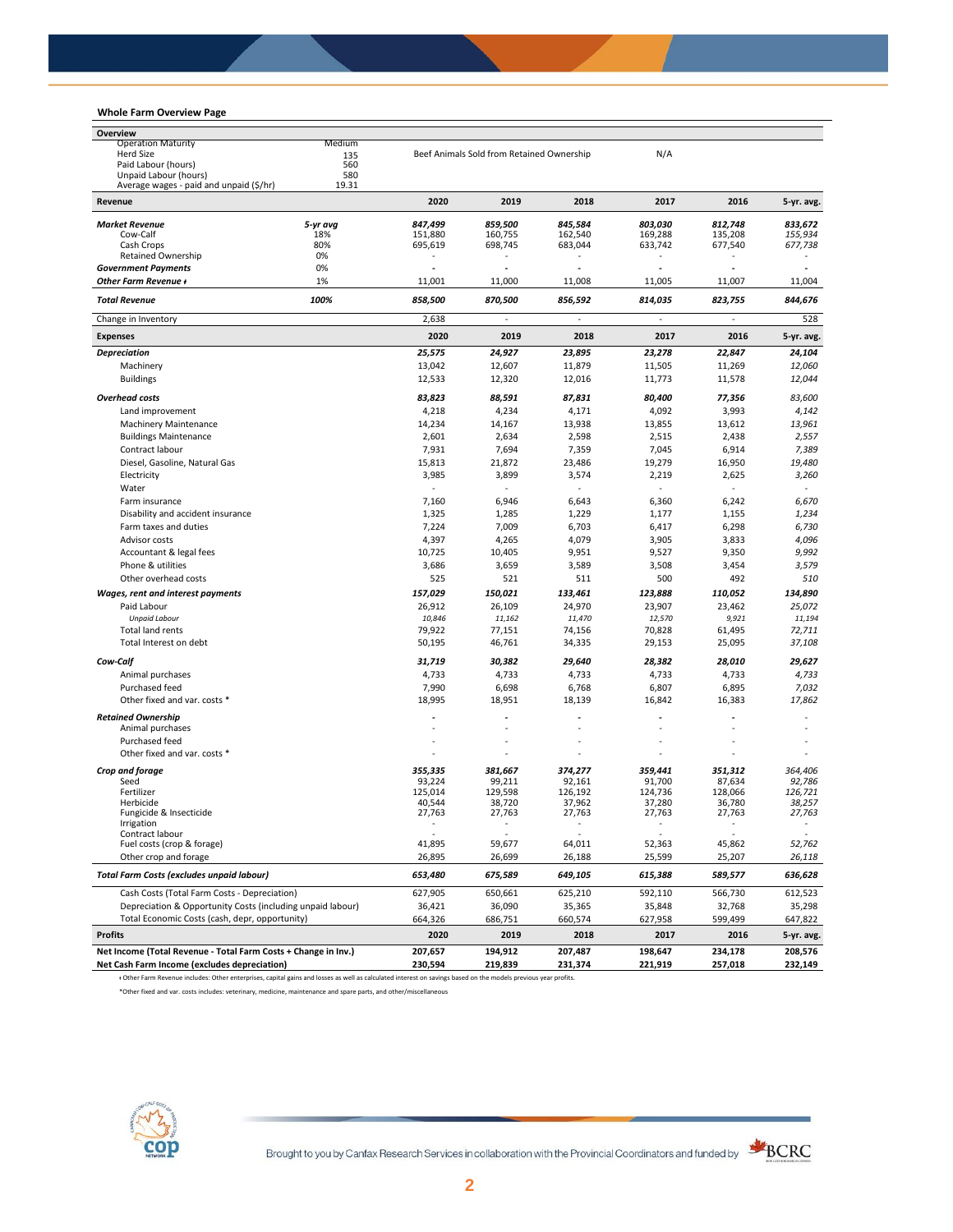| Cow-Calf Enterprise (\$/Cow Wintered)                    | 2020                     | 2019    | 2018                     | 2017                     | 2016    | 5 yr. avg.     |
|----------------------------------------------------------|--------------------------|---------|--------------------------|--------------------------|---------|----------------|
| Cows Wintered *                                          | 135                      | 135     | 135                      | 135                      | 135     | 135            |
| Average male and female calf price (\$/head)             | 1,319                    | 1,386   | 1,416                    | 1,463                    | 1,106   | 1,338          |
| <b>REVENUE</b>                                           |                          | L.      | L.                       |                          | ä,      |                |
| Cow Calf                                                 | 1,125                    | 1,191   | 1,204                    | 1,254                    | 1,002   | 1,155          |
| Cull animals and slaughter receipts                      | 178                      | 197     | 188                      | 205                      | 206     | 195            |
| Breeding livestock receipts                              | ÷.                       | ä,      | $\blacksquare$           | ä,                       | ÷       | $\sim$         |
| Calf Sales and transfer to retained ownership enterprise | 947                      | 994     | 1,016                    | 1,049                    | 796     | 960            |
| Government payments                                      | $\sim$                   | ÷,      | ÷,                       | ÷,                       |         | $\blacksquare$ |
| Other returns                                            | $\overline{\phantom{a}}$ | ٠       | $\overline{\phantom{a}}$ | $\overline{\phantom{a}}$ | ä,      | $\sim$         |
| <b>Total Cow-Calf Revenue</b>                            | 1,125                    | 1,191   | 1,204                    | 1,254                    | 1,002   | 1,155          |
| <b>VARIABLE COSTS</b>                                    | ÷.                       | $\sim$  | $\omega$                 | ä,                       | ÷.      |                |
| Animal purchases                                         | 35.1                     | 35.1    | 35.1                     | 35.1                     | 35.1    | 35             |
| Feed (purchase feed, fertiliser, seed, pesticides)       | 225.8                    | 219.3   | 214.9                    | 213.1                    | 213.9   | 217            |
| Machinery (maintenance, depreciation, contractor)        | 46.8                     | 47.1    | 46.6                     | 49.9                     | 38.7    | 46             |
| Fuel, energy, lubricants, water                          | 71.4                     | 97.4    | 104.3                    | 88.2                     | 72.7    | 87             |
| Vet & medicine                                           | 30.3                     | 26.2    | 23.9                     | 22.7                     | 21.9    | 25             |
| Other inputs cow calf enterprise                         | 121.2                    | 125.3   | 121.7                    | 115.1                    | 106.6   | 118            |
| Labour                                                   |                          |         |                          |                          |         |                |
| Paid Labour                                              | 35.8                     | 35.7    | 35.1                     | 36.8                     | 28.5    | 34             |
| Unpaid Labour                                            | 124.8                    | 124.6   | 122.4                    | 128.5                    | 99.5    | 120            |
| <b>Total Variable Costs</b>                              | 691.2                    | 710.7   | 704.1                    | 689.4                    | 616.8   | 682            |
| <b>CAPITAL COSTS</b>                                     |                          |         |                          |                          |         |                |
| Insurance, taxes                                         | 46.2                     | 45.2    | 43.5                     | 42.6                     | 39.5    | 43             |
| Buildings (maintenance, depreciation)                    | 20.1                     | 20.5    | 20.5                     | 22.0                     | 17.0    | 20             |
| Land Cost                                                | ÷,                       | ä,      |                          |                          |         |                |
| <b>Rented Land</b>                                       | 277.0                    | 267.4   | 257.0                    | 245.5                    | 213.1   | 252            |
| Own Land                                                 | 141.7                    | 135.3   | 128.4                    | 120.7                    | 107.7   | 127            |
| <b>Capital Costs</b>                                     | ä,                       |         |                          | ä,                       | ÷.      |                |
| Liabilities                                              | 66.7                     | 64.0    | 48.3                     | 44.9                     | 30.5    | 51             |
| Own capital                                              | 0.0                      | 0.0     | 0.0                      | 0.0                      | 0.0     | 0              |
| <b>Total Capital Costs</b>                               | 551.7                    | 532.2   | 497.6                    | 475.7                    | 407.8   | 493            |
| <b>COSTS</b>                                             |                          |         |                          |                          |         |                |
| Cash Costs                                               | 942.4                    | 949.0   | 917.3                    | 880.1                    | 789.7   | 896            |
| <b>Depreciation Costs</b>                                | 34.0                     | 34.1    | 33.6                     | 35.9                     | 27.8    | 33             |
| <b>Opportunity Costs</b>                                 | 266.5                    | 259.9   | 250.8                    | 249.1                    | 207.2   | 247            |
| <b>Total Production Costs</b>                            | 1,242.9                  | 1,242.9 | 1,201.7                  | 1,165.1                  | 1,024.7 | 1,175          |
| <b>Profits</b>                                           | 2020                     | 2019    | 2018                     | 2017                     | 2016    | 5-yr. avg.     |
| Short-term profit (cash costs)                           | 182.6                    | 241.8   | 286.7                    | 373.9                    | 211.9   | 259            |
| Medium-term profit (cash + depreciation)                 | 148.6                    | 207.7   | 253.1                    | 338.0                    | 184.1   | 226            |
| Long-term profit (cash + depreciation + opportunity)     | (117.8)                  | (52.2)  | 2.3                      | 88.9                     | (23.1)  | (20)           |
|                                                          |                          |         |                          |                          |         |                |

\*Model Maintains a stable herd size

Costs and revenue are reported for a calendar (e.g. January to December). It reflects revenue and expenses that a producer experiences over that period. Produce rs who want a cash flow analysis typically use a calendar or agricultural year. This method is often preferred by lenders when getting evaluated for a line of credit or a loan. The model maintains a stable herd, retention rates were adjusted to ensure that

**Cash Costs**<br>Cash costs are the outlays over the course of the year, including machine repairs, paid labour, costs of feed production, and purchased feed. CDN COP Network bases cash costs on actual costs of production. Agr market value for some cash costs, including feed.

The cost of producing the feed on-farm and the purchased feed costs as used in that year to reflect the experience and situation of producers. Production inputs, land and any purchased feeds utilized that year are included model. Below are the included costs for feed production:

### moder.com/what we musule control feed + fertilizer, seed and pesticides for own feed production) + machinery cost (machinery maintenance + depreciation + contractor) + fuel, energy, lubricants and water + land cost (land rents paid + opportunity cost own land)

**Land:** separated into owned and rented land, includes both crop and pastureland. Land costs = Rents paid + calculated land rents for own land (opportunity cost).

By using the cost of land, the advantage that mature operations have is clearly shown as their cost structure is lower when land has been fully paid off.

## **Allocation**

Generic allocation uses percent revenues from each commodity to cover overheads and utilizes accounting data for the overhead costs. This takes the approach that overheads and fixed costs will be covered by something grown commodities grown. It should be recognized that as commodity prices fluctuate and revenues to each enterprise fluctuate, the shifting shares will change the cost structure for each enterprise from year to year.

# **Depreciation**

Depreciation on buildings and machinery is a non-cash cost that reveals the ability of the farm to continue operating if an asset needs replacement. Differences in depreciation costs between AgriProfit\$ and the CDN COP Network primarily comes from the use of specific (AgriProfit\$) versus generic (CDN COP Network) allocation. Where generic allocation results in machiner

#### **Opportunity Costs**

Provision the non-cash costs that reveal the opportunity of using different resources. These costs can include Unpaid labour, renting out land, the opportunity of selling or buying feed production, and return to own capital.

Land: The Opportunity costs of land are the rents for new contracts if the farm rents out owned land. It reflects the future cost of renting land. If the producers' profits of utilizing the land outweigh the profits of ren utilizing owned land for production should be preferred and vice-versa.<br>**Labour:** The opportunity costs of labour are the calculated wage for family labour, either off-farm salary or farm manager salary. It is important to

same type of labour.

**Capita**l: The opportunity cost of capital is the interest rate for long-term government bonds multiplied by the equity without land (values of machines, buildings, livestock, circulating capital, less total loans). If the

## **Unit Reported**

Often cow-calf COP is expressed as dollars per cow wintered (\$/cow wintered) which adjusts the calf price per head for the number of calves sold per 100 cows. When evaluating overall cost structure to identify areas for<br>im

however..experimation to the content with the relationship of the break-even cost. allowing them to compare with posted market prices for their calves' average weight category. This break-even price will depend on the perc weaned that year from the cow herd. The higher percent weaned, the lower per pound the break-even price will be.



Brought to you by Canfax Research Services in collaboration with the Provincial Coordinators and funded by